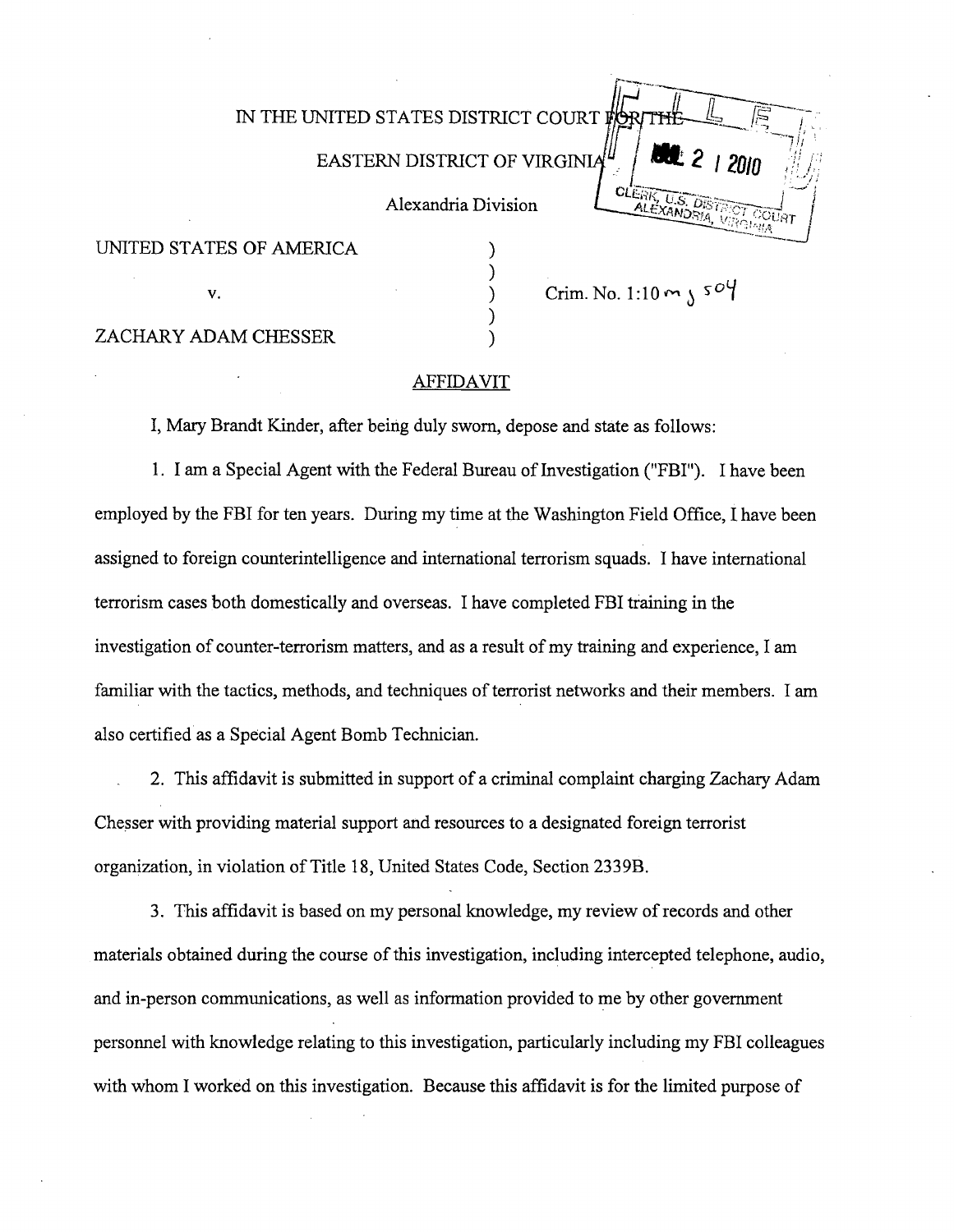setting forth facts sufficient to establish probable cause, it does not include all of the pertinent facts that I have learned in the course of this investigation.

4. This affidavit summarizes the contents of certain recorded communications, which were recorded pursuant to lawful court orders. The majority of these recorded communications were in the English language, with a smaller percentage in the Arabic and Somali languages. While translators and transcribers have attempted to translate and transcribe the conversations accurately, to the extend that quotations from the communications are included, these are preliminary, not final translations and transcriptions. In most instances, individual identifications are based on names used during the intercepted communications, voice recognition that has been accomplished to date by investigators, historical information developed during this investigation, toll records, physical surveillance, and subscriber information.

#### Background

### A. Designated Foreign Terrorist Organization, AI-Shabaab

5. On February 29,2008, the U.S. Department of State designated AI-Shabaab, a.k.a. Barakat Shabaab al-Mujahidin, a.k.a. The Youth, as a Foreign Terrorist Organization under Section 219 of the Immigration and Nationality Act and as a Specially Designated Global Terrorist pursuant to Section 1 (b) of Executive Order 13224, stating AI-Shabaab has committed, or poses a significant risk of committing, acts of terrorism that threaten the security of U.S. nationals or the national security, foreign policy, or economy of the United States. The U.S. Department of State described AI-Shabaab as a violent and brutal extremist group with a number of individuals affiliated with AI-Qa'ida. Many of AI-Shabaab's senior leaders are believed to have trained and fought with AI-Qa'ida in Afghanistan. The consequences of these designations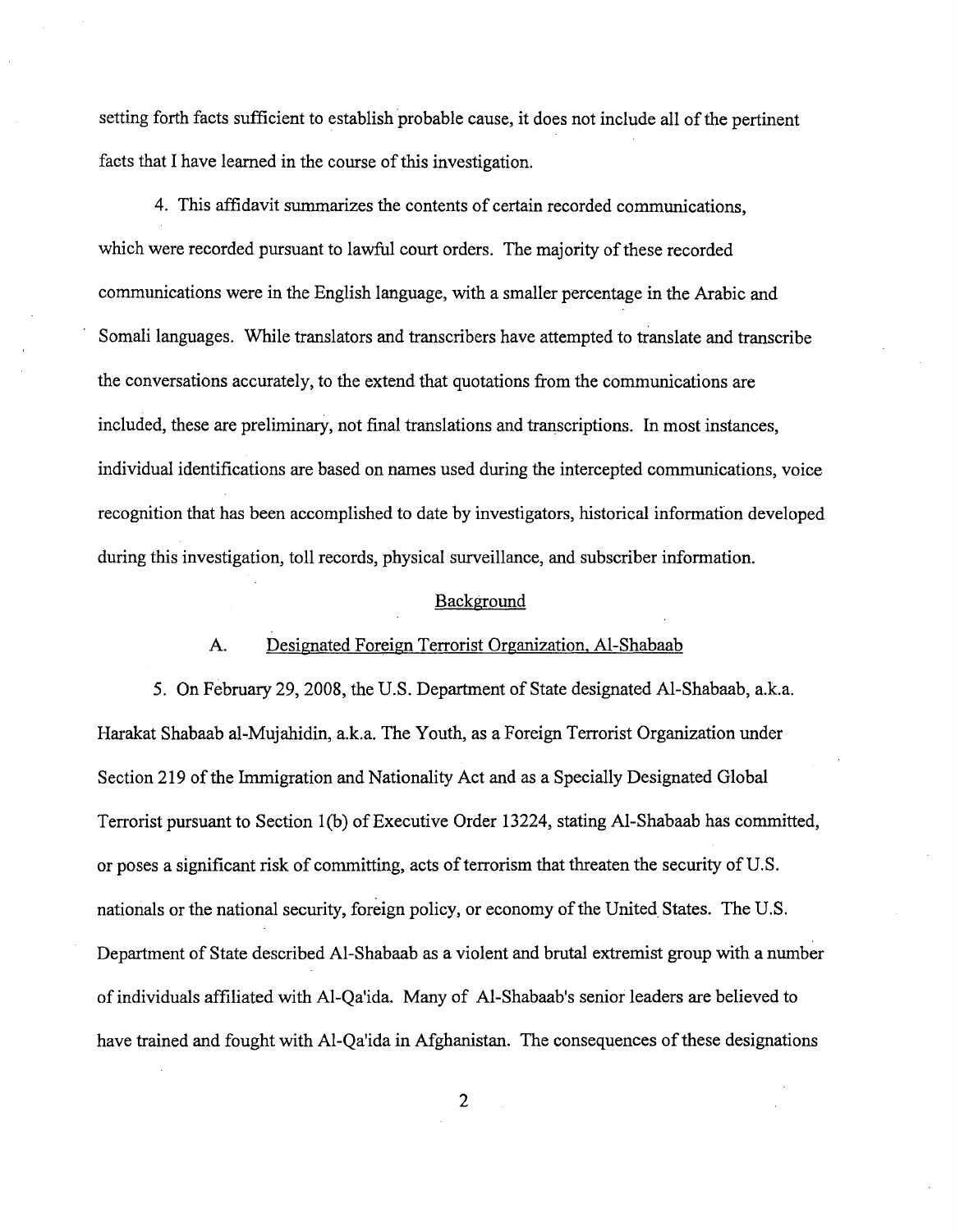include a prohibition against the provision of material support or resources to Al-Shabaab, and blocking of all property and interests in property of the organization that are in the U.S., or come within the U.S., or the control of U.S. persons. I am advised that providing one's self to a designated terrorist organization constitutes providing material support or resources to such an organization.

# B. Zachary Adam Chesser

6. According to his United States Passport application, Chesser is a U.S. citizen, born in 1989. In 2009, Chesser married Proscovia Nzabanita, and they have an infant son. As explained below, one of my FBI colleagues, FBI Special Agent ("SA") Paula G. Menges, interviewed Chesser in May and in June 2009, and again earlier this month.

7. On May 14,2009, Chesser told SA Menges that his personal email account at that time was zchesser@gmu.edu. This information was corroborated by records obtained from George Mason University. Further, he told SA Menges that he owned and operated the youtube.com website AlQuran WaAlaHadeeth. This information was corroborated by records obtained from Google. Also provided by Google as Chesser's registered name for the account, was "Abu Talhah." My FBI colleagues have viewed the youtube.com website for AlQuranWaAlaHadeeth, and observed that the name of the website's creator listed on the homepage was "Abu Talhah Al-Amrikee."

8. On July 14, 2010, Chesser told SA Menges that he owned and operated a blog, themujhidblog.com, and that he posted under the name "Abu Talhah." My colleagues involved in this investigation have reviewed themujahidblog.com, and observed that Chesser has posted a number of articles under the names "Abu Talhah," "Abu Talhah AI-Amrikee," or some variation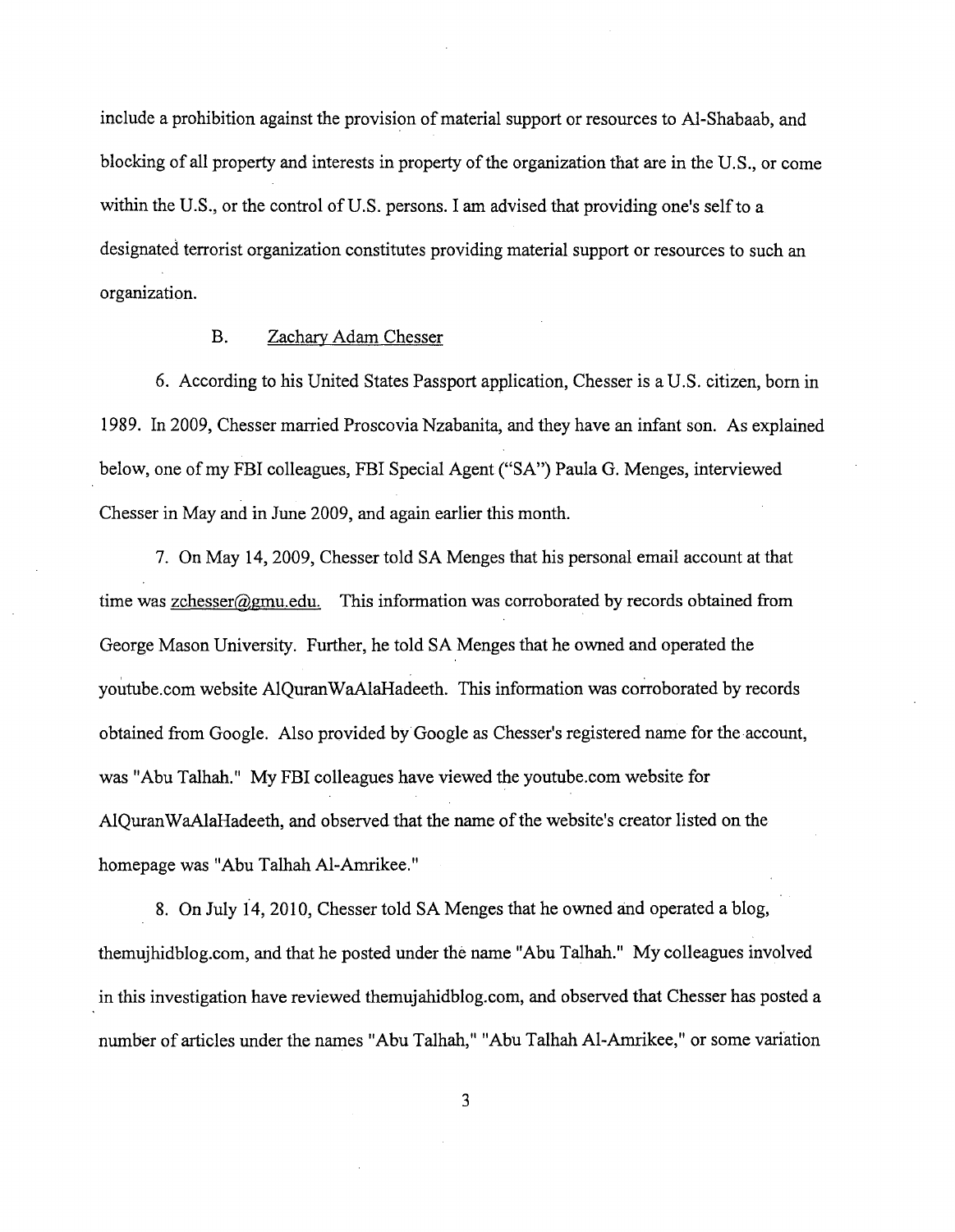thereof. Further, in their review of themujahidblog.com, Chesser posted his email address as abutalhahalamrikee@yahoo.com.

## I. Material Support to Al-Shabaab in violation of 18, United States Code, Section 2339B

A. Chesser's Statements to the FBI in 2009

9. When SA Menges spoke to Chesser in May and June 2009, he told her that he became interested in Islam sometime in July 2008. As Chesser began learning about Islam, he became very "extremist" in his beliefs. He explained that he was watching online videos, discussions and debates, and over-the-counter CDs almost obsessively. One of the authors and presenters he preferred was Anwar Awlaki. Awlaki is an American-born and English-speaking American citizen who formerly was an Imam at the Dar al-Hijra mosque in Northern Virginia. Various Islamic terrorists were in contact with Awlaki before engaging in terrorist acts. A wlaki was designated by the United States Treasury Department a Specially Designated Global Terrorist earlier this week.

10. Chesser told SA Menges that Awlaki inspires people to pursue jihad. He told her that he sent Awlaki several email messages and that Awlaki replied to two of them.

11. Chesser reported that he had started his own Y outube.com homepage, utilizing user ID LeamTeachFightDie, where he posted videos and hosted discussions. Chesser explained that this name perfectly symbolized his philosophy at the time: learn Islam, teach Islam, fight for Islam, and die in the name of Islam. Although Chesser told SA Menges in 2009 that he no longer supported jihad propaganda, he said he would still be willing to die in the name of Islam. Chesser said that he closed the LearnTeachFightDie Youtube site because it was a "waste of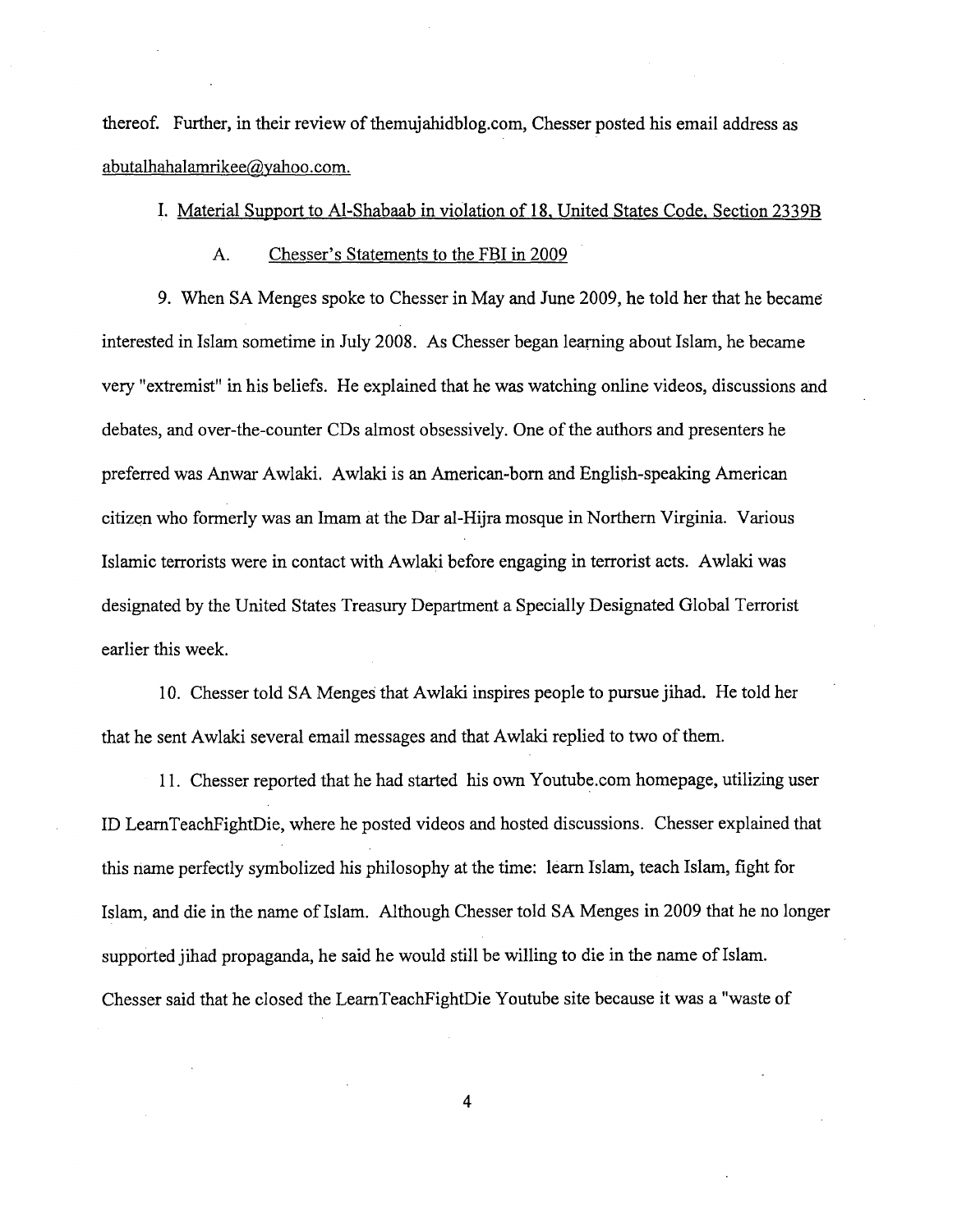time." Chesser said that he then opened a YouTube site utilizing user name AIQuranWaAlaHadeeth.

12. Chesser told SA Menges in 2009 that a short while ago, he had wanted to travel overseas to fight, but had since changed his mind. Chesser admitted that he had posted "extremist" videos and comments online, including jihad propaganda. Chesser stated that his Islamic beliefs, and specifically his interest in jihad propaganda, had moderated over time. He said that, early on in his studies of Islam, Chesser greatly supported and researched jihadaffiliated ideologies independently. Chesser defined jihad as an external struggle, or fight, when it is spoken in English. Chesser further stated that he was the most extreme of all of his friends at that time, and they would often come to him for clarification or discussion of jihad-related topics. Chesser told SA Menges in 2009 that, although he didn't support acts of terrorism or violence, he wanted the US to fail in its overseas military efforts, and he acknowledged that its failure would require many deaths. As described below, the change of heart that Chesser described to SA Menges in the spring of 2009 was only short-lived.

B. Chesser Admitted that He Sought to Fight in Somalia in July 2010

13. Early this month, the FBI was notified by Customs and Border Protection officials that Chesser was scheduled to depart New York for Uganda on July 10, 2010. This information was corroborated by court-ordered electronic surveillance, which revealed that Chesser received an e-ticket to travel to fly to Uganda from New York on July 10,2010, via Dubai and Addis Ababa, arriving on July 12,2010.

14. On July 10,2010, FBI agents observed Chesser attempt to depart the United States at Kennedy Airport in New York. Chesser was denied check-in by the airline and subsequently advised by Transportation Security Administration personnel that he was on the No-Fly list.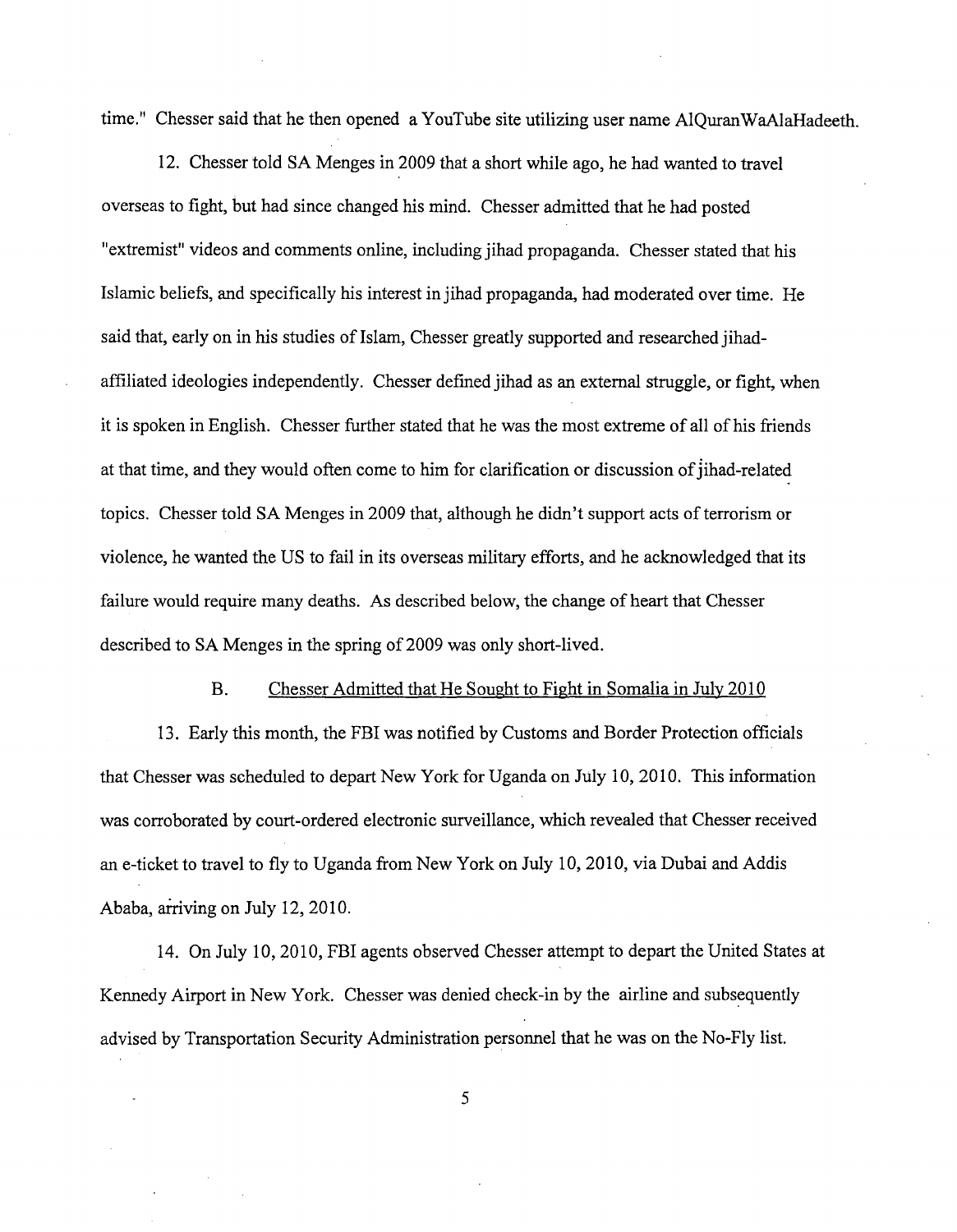While still at the airport, he was interviewed by Special Agent ("SA") Kirgan of the United States Secret Service. When SA Kirgan told him that he would not be allowed to fly, Chesser said that he may need to drive to Mexico or Canada and fly from there.

15. Chesser told SA Kirgan that he did not live at the address listed on his driver's license, or at the address listed on his son's recent passport application; instead, he said that he was staying at the house of a friend. Chesser said that he was not close with his mother, and that, as a result of death threats that she received following postings he made on the internet regarding the South Park television show, he was no longer on speaking terms with his parents. He said that neither he nor his wife were employed. Chesser told SA Kirgan that he and his wife had attempted to travel to Kenya in November, but were unable to do so as she had lost her passport.

16. SA Kirgan and Chesser talked about postings that Chesser had made on the internet about Anwar Awlaki. When SA Kirgan asked why Chesser continued to post lectures and other material related to Awlaki after he was known to be an enemy of the United States, Chesser stated that he did not necessarily disagree with Awlaki.

17. After he was turned away from the flight to' Uganda at the airport in New York and spoke to SA Kirgan, Chesser contacted the FBI and said that he had information that he wanted to provide. As a result of his call, SA Menges spoke with Chesser again on July 14,2010. Chesser told her that he wanted to provide the FBI with information regarding AI-Shabaab. Chesser said that he had planned on July 10th to travel to Somalia to join AI-Shabaab, but that he had a change of heart after learning about the bombings in Uganda shortly thereafter for which AI-Shabaab asserted responsibility. Inasmuch as Chesser had told SA Menges only last spring that he had decided at that time to reject an interpretation of Islam that calls for violence, this was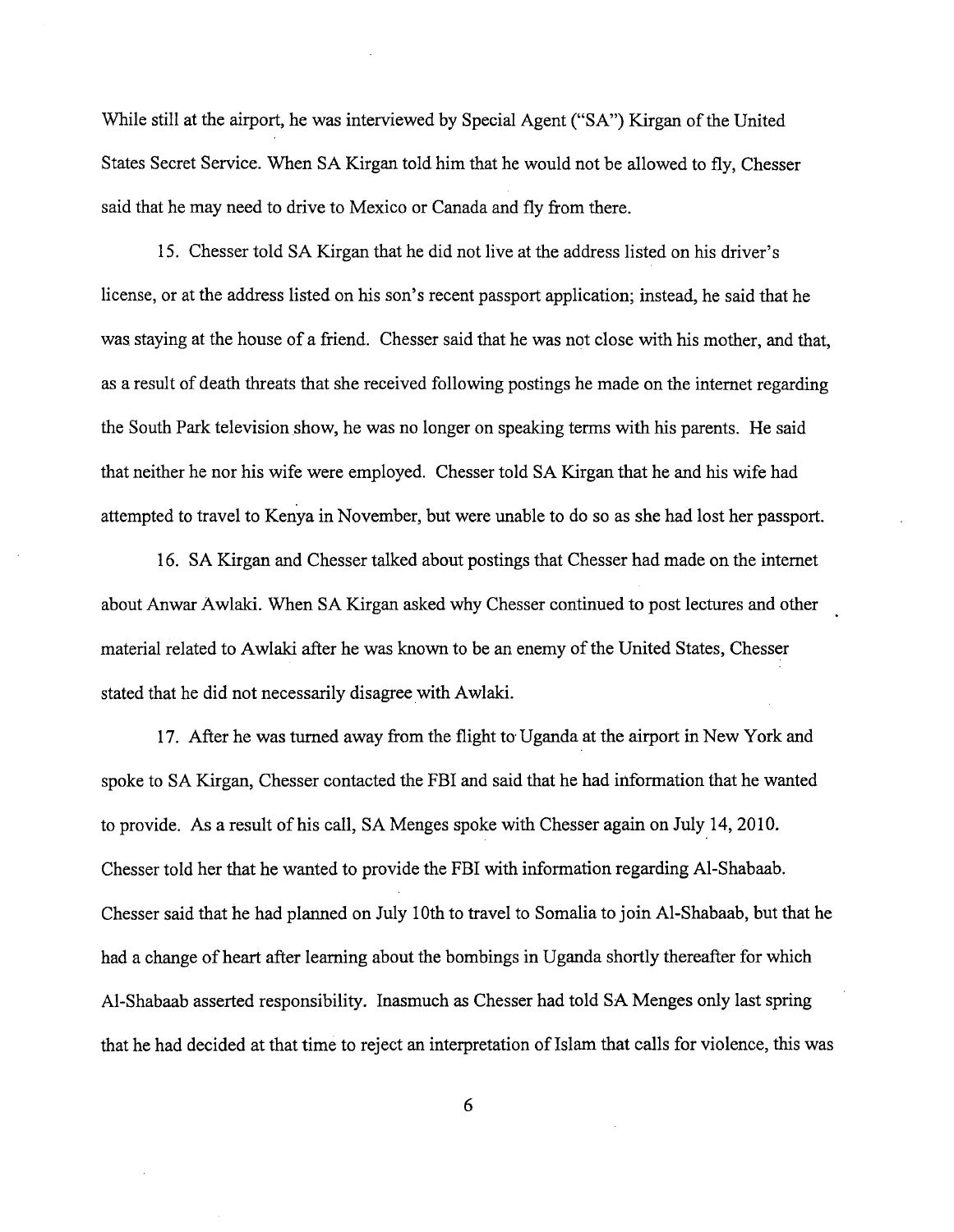the second time in little more than a year that Chesser told her that he had changed his mind about wanting to engage in violent jihad.

18. Chesser told SA Menges that, although his ticket was for Uganda, he had not intended to stay in Uganda, but instead wanted to travel to Somalia. Chesser said that he most likely would have traveled from Uganda to Kenya or Tanzania so that he could get to Somalia. Chesser said that traveling from Kenya into Somalia was as simple as traveling from Kansas to Missouri. Chesser said that Al-Shabaab had a strong influence or control over border crossings, and it only cost \$20 to get into Somalia from Kenya.

19. Chesser's admission to SA Menges that he planned to travel to Somalia from Uganda is corroborated by court-ordered electronic surveillance. On June 8, 2010, Chesser told his wife that he would not be in Uganda for more than 24 hours. Further, on May 28,2010, Chesser told his wife that he was taking their son with him to Uganda as part of his "cover." Indeed, on July 10,2010, Chesser had his son with him as he attempted to fly to Uganda. I believe that Chesser planned to take his son with him to Uganda to make it less likely that American authorities would think that, in fact, he was going to Somalia to join AI-Shabaab.

20. On July 14,2010, Chesser told SA Menges that AI-Shabaab was a decentralized organization, with smaller autonomous units carrying out missions independently. Chesser said that AI-Shabaab is an easier organization to join than other known organizations overseas, such as the Taliban or those in Iraq. He said that he has been in contact with people from AI-Shabaab, and that he would have no problem in getting into Al-Shabaab when he reached Somalia. He said that he knew that AI-Shabaab was a Designated Terrorist Organization.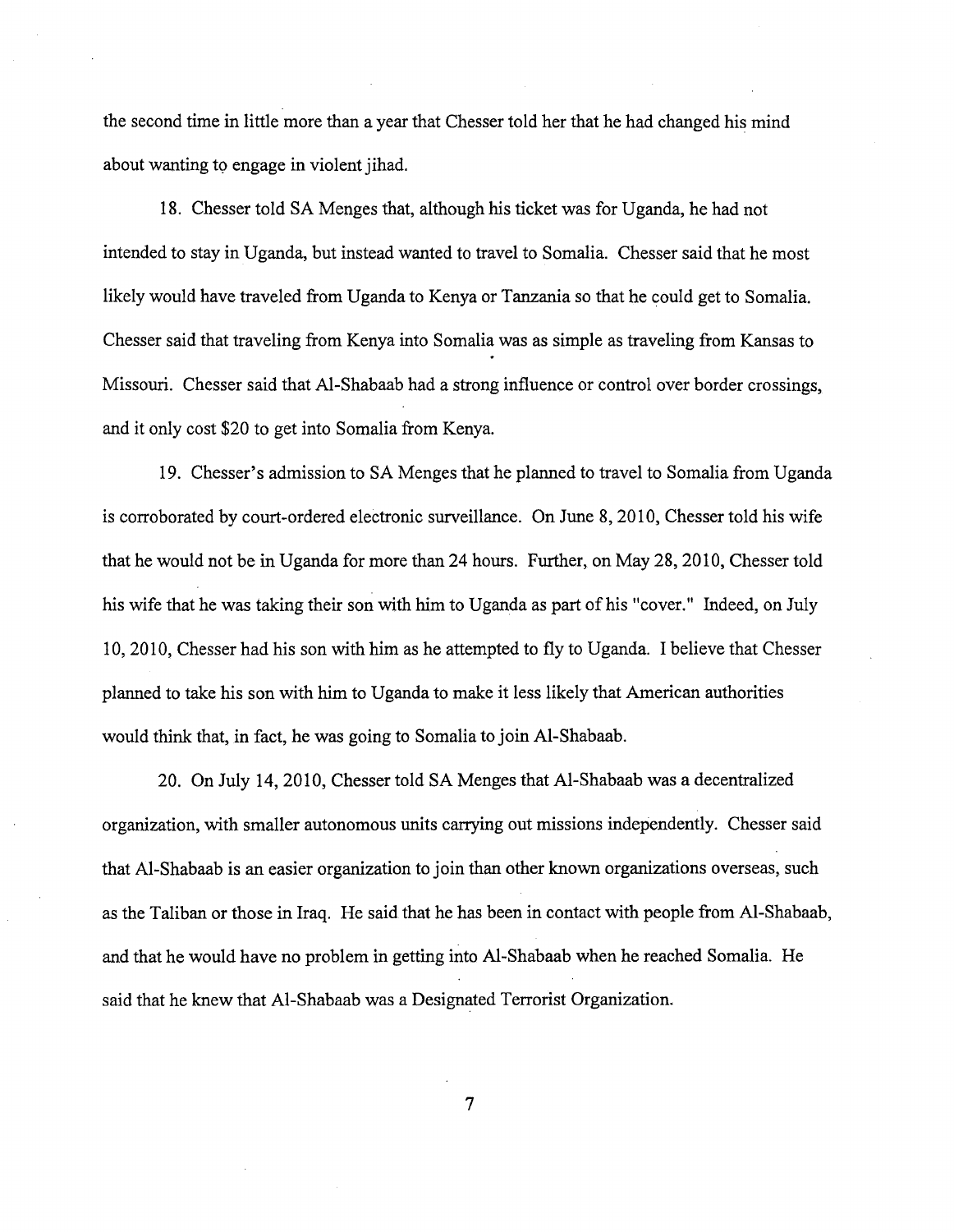21. SA Menges reported that Chesser told her that members of al-Shabaab advised him that they needed people to bring laptops and cameras. The laptops would be given to the fighters for personal use, while the cameras would be used to film production quality videos for al-Shabaab's propaganda campaign.

22. Chesser told SA Menges that training camps for AI-Shabaab will begin after Ramadan (in approximately two months), and Chesser was hoping to get there in enough time to be prepared for this start date. Chesser said that the initial training, which includes basic training and firearms, is about six weeks long. Additional training would occur if someone were to obtain a special skill, such as bomb making or sniper qualifications.

23. SA Menges reported that Chesser told her that he would likely be recruited into AI-Shabaab as a "foreign fighter." He said that almost all "foreign fighters" are placed into the media branch, and are located in Mogadishu, Somalia. He said that, although this branch of AI-Shabaab deals with the making and dissemination of Jihad propaganda, its members are still involved in the actual fighting. Chesser stated that the foreign fighters are some of the most respected members of AI-Shabaab, and that they are put on the front lines of the battlefield. Chesser said that he would be willing to fight on the front lines and is not afraid of death.

24. On July 14,2010, Chesser told SA Menges that, in addition to operating the "themujahidblog," he also took over the primary role of the New York-based website, revolutionmuslim.com, and was active on the pro-Jihad forums Ansar and al-qimmah. Chesser said that al-qimmah was the official forum for AI-Shabaab, and that he had posted videos and other propaganda on it on behalf of individuals within AI-Shabaab. SA Menges reported that Chesser said that he has also produced "things" for, or at the direction of, AI-Shabaab members.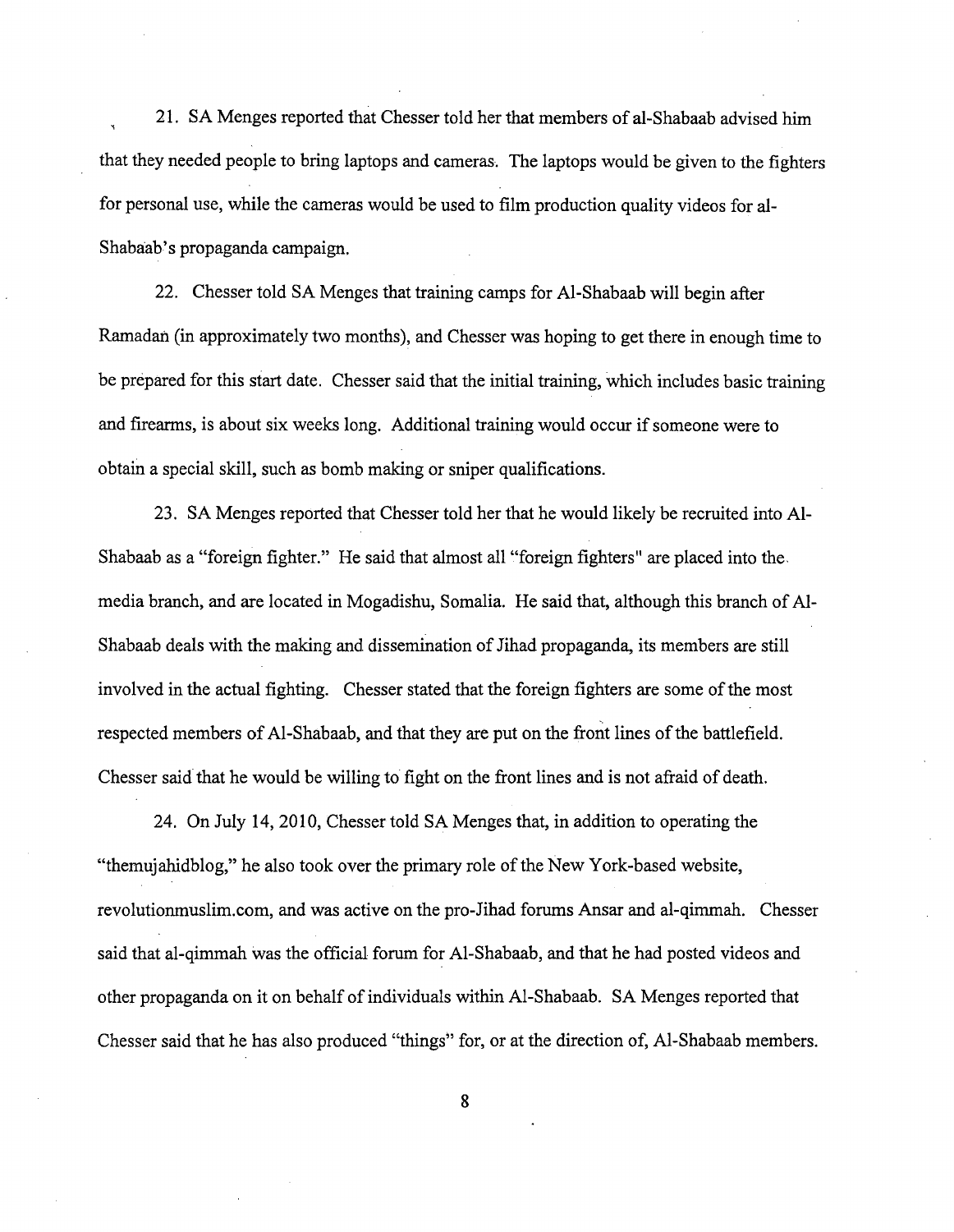## C. Chesser Sought to Fight in Somalia in November 2009

 $\mathbf{r}$ 

25. On July 14,2010, Chesser also told SA Menges that he had previously attempted to travel to Kenya in November 2009. Chesser admitted that, when he tried to travel to Kenya last year, he had supported both al-Shabaab and al-Qa'ida.

26. Chesser's admission that he had tried to leave the United States to join and fight on behalf of AI-Shabaab is corroborated by other evidence. For example, my FBI colleagues participated in a court-ordered search of Chesser's residence in Fairfax, Virginia, on June 24, 2010. In the course of the search, investigators found a journal or diary that contained Chesser's writings. I believe that this journal or diary contains Chesser's own writings because a significant percentage of the contents within the journal are similar to articles or videos that Chesser has created and posted to various online sources. Additionally, the detailed accounts of activities written in the journal are consistent with what the FBI has observed Chesser doing or taking part in, throughout this investigation. In the journal, shortly after an entry stating that the "rest of this work is my own personal story, and I ask Allah to make it a source of inspiration as well as a real-life 'how-to-guide' on how to reach the fields of Jihad," Chesser stated that he planned to join AI-Shabaab.

27. Chesser's journal also reflects that he attempted to leave the United States to travel to Somalia in November 2009. Chesser wrote that he planned to go to Kenya and then to Somalia, possibly by way of speedboat, but that he was unable to go because his mother-in-law refused to give his wife her passport. Chesser stated that he tried "just about everything to get it from her." Despite this failed attempt, Chesser wrote that if his plan to travel to Somalia was to change, he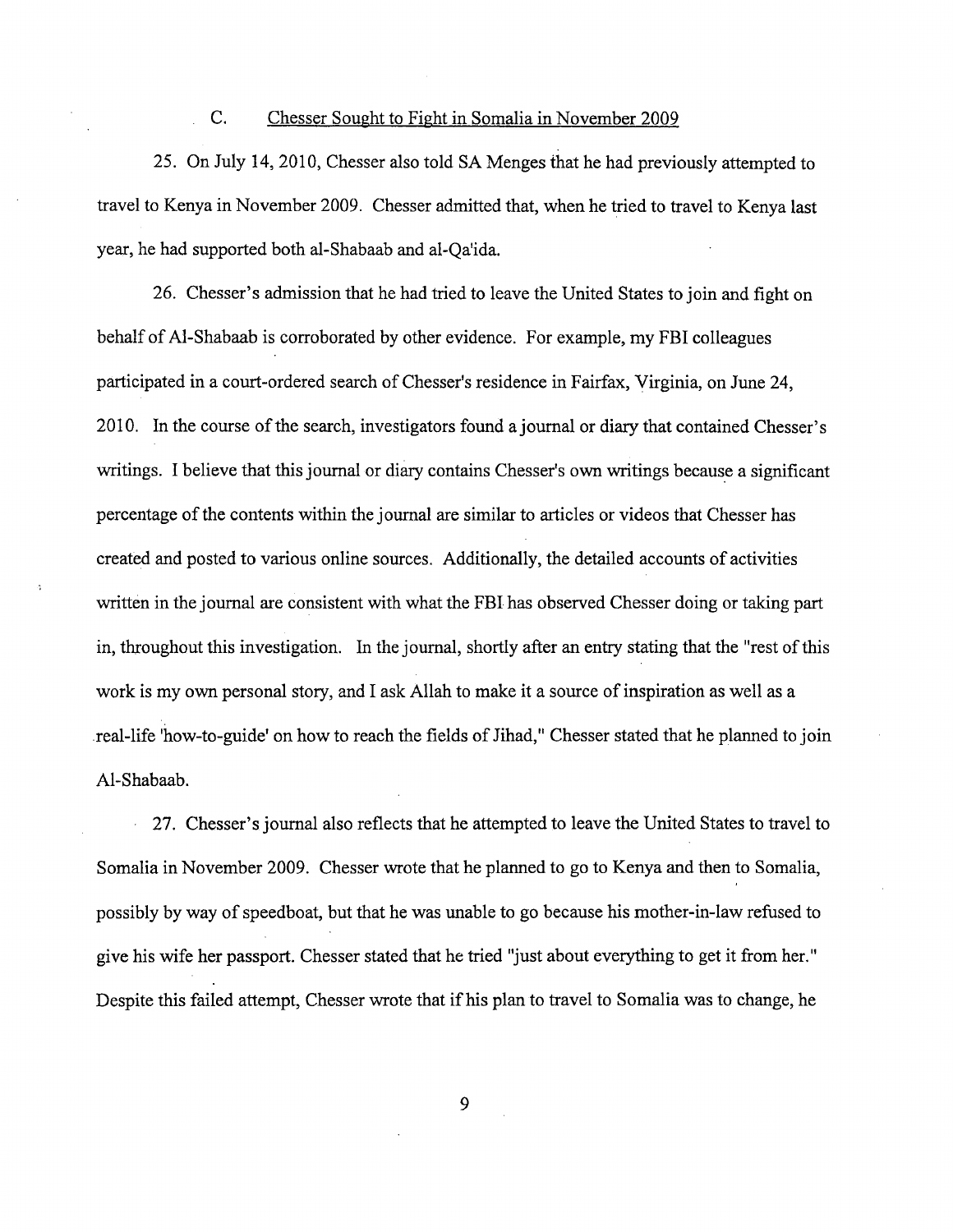would write it down in his journal. In the review of the contents of Chesser's journal, the FBI did not observe any statements that indicated Chesser had changed his plan to travel to· Somalia.

28. Chesser's desire to join AI-Shabaab was repeated elsewhere in the journal, and, according to Chesser, also posted on Anwar-aIAwlaki.com. A court-ordered search of Chesser's email account zchesser@gmu.edu, revealed that on July 13, 2009, Chesser contacted Anwar Awlaki directly through Awlaki's email address. In the email, Chesser details two dreams he had, asking Awlaki for an interpretation. Specifically, while describing the activities of his first dream, Chesser explained that he previously had prayed to Allah to let him be in AI-Shabaab. Further, Chesser wrote that he posted his description of that dream on Anwar-alAwlaki.com.

## D. Chesser's Postings Corroborate His Intent to Fight in Somalia

28. Chesser posted many videos and messages indicating his belief that it is his duty to go fight in Somalia. For example, on June 17,2010, Chesser posted an article to an online forum, titled "Counter Counter Terrorism #12 - Actually Leaving for Jihad." In the article, Chesser stated that the number one most important thing in countering the efforts of the nonbelievers is for one to leave for jihad. He stated that the appropriate time-frame for one to actually leave after having made up their mind to go, is about one year. I believe that this statement validates the information obtained from the review of Chesser's personal journal, for the time period associated with Chesser's description of his plans to travel to Somalia, is dated from approximately October 2009.

29. Chesser went on within his article to describe the prerequisites involved in leaving for jihad. According to Chesser's post, these include obtaining the necessary funds to purchase a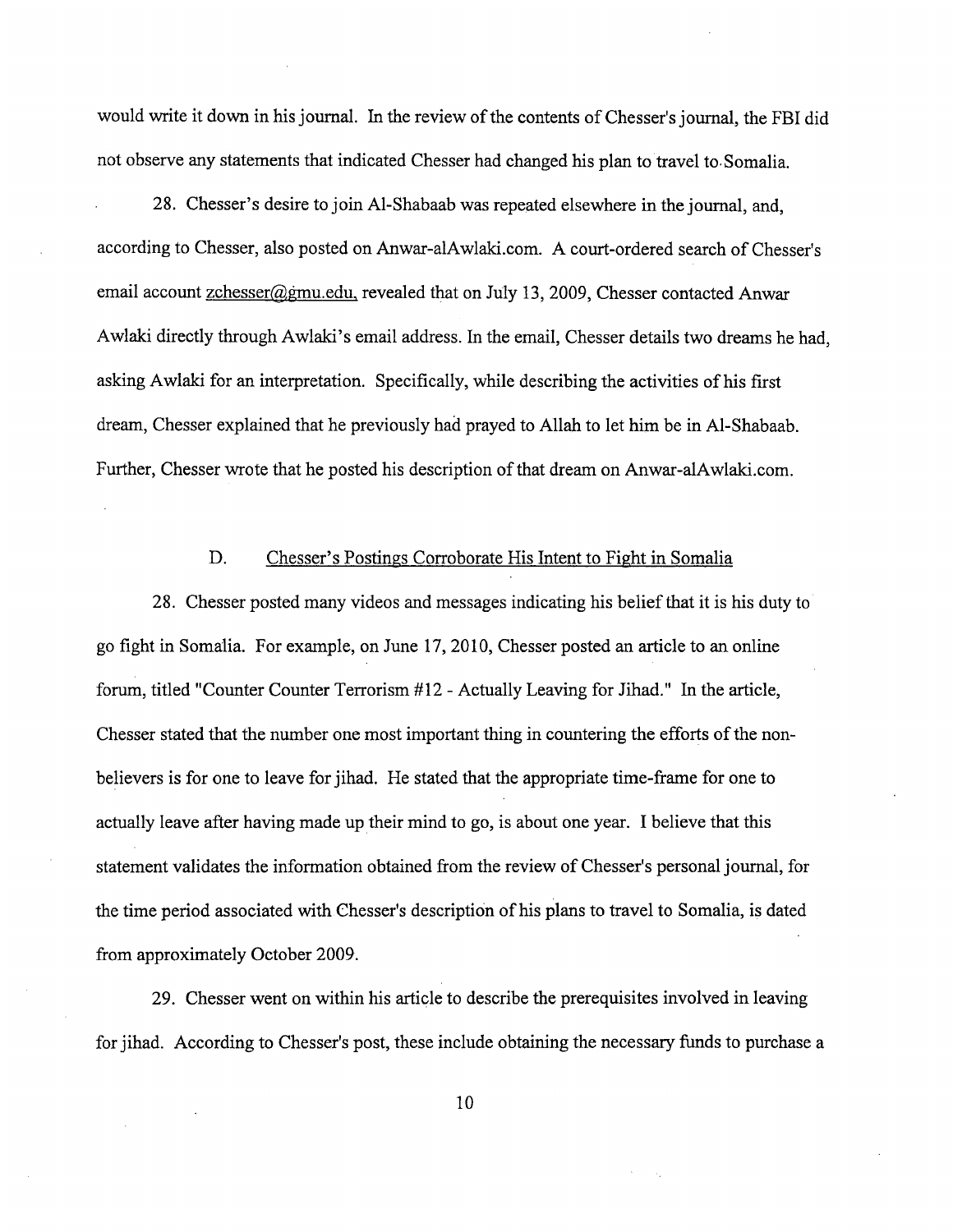plane ticket, obtaining the necessary documentation for travel, keeping a low profile to include such actions as shaving your beard if one is traveling into Somalia, and finally, "LEAVE."

30. The information provided by Chesser in the above post is nearly identical to his own recent activities. Court-ordered surveillance established that Chesser purchased tickets, obtained vaccinations for international travel, and obtained the appropriate travel documents. FBI surveillance observed that Chesser also recently trimmed his beard; I believe that this was done to prevent any scrutiny during his upcoming travel. Therefore, I believe that the above post was Chesser's own account of what he had to do to leave for jihad in Somalia.

31. Chesser's statement that he intended to join the mujahideen in Somalia also is corroborated by numerous videos and articles in support of the mujahideen that he posted. In approximately December 2009, Chesser began to operate his own blog, themujahidblog.com; which contains links to several videos depicting the mujahideen on Chesser's YouTube account, AIQuranWaAIAhadeeth. The blog is dedicated to jihad, or as Chesser stated on the site, it is "A website dedicated to those who give their blood for this religion." Chesser described the purpose of his blog in a mission statement, posted on December 23,2009. He stated that the blog "will be primarily devoted to spreading knowledge regarding Jihad and the Mujahideen." Chesser further stated that he was not encouraging "specific acts of violence" but rather that "[his website] is only intended to encourage general and ambiguous acts of violence."

32. On January 9, 2010, Chesser posted a message to his blog, themujahidblog.com, titled, "How to Help the Mujahideen." The post outlined various tactics, from praying to fighting, to help the mujahideen, noting, in part: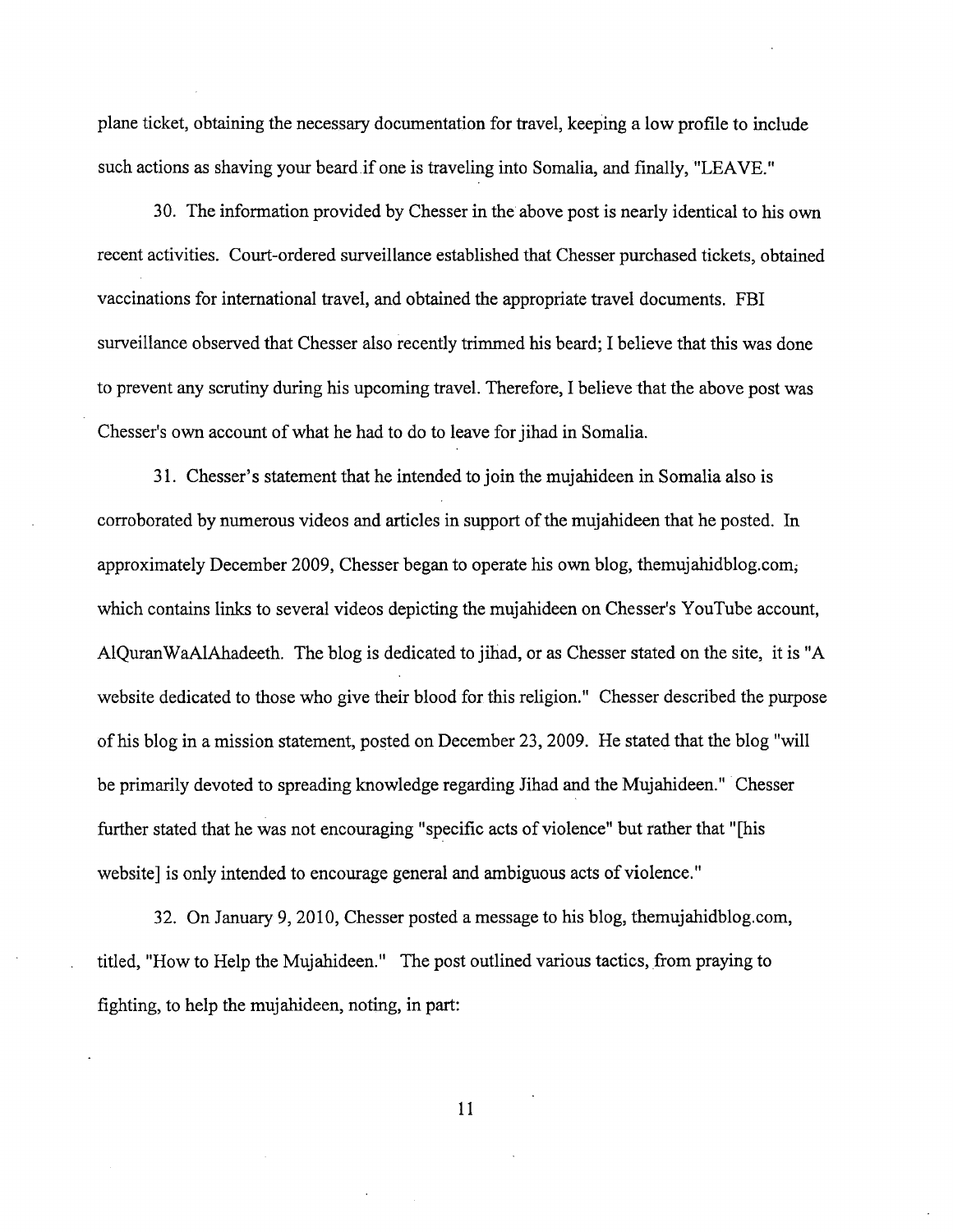"This entails working out, studying military strategy and tactics, eating correctly, making da'wa for jihad and ribaat, acquiring the right equipment, etc. If one does not take reasonable effort in this regard, then they might lose because of this...

So if we want victory from Allah 'azzaa wa jall we have to do everything we can in order to prepare for the fight. We have to give up our sins. We have to make istikhar and tawba. We have to go for jogs, do push-ups, learn firearms, and all kinds of things. We have to pray our Sunnan. We have to wake up in the middle of the night and stand before Allah 'azzaa wa jall.

And, perhaps most importantly, we have to actually go and fight against the disbelievers. "

33. On April 1, 2010, Chesser posted an article to his blog, themujahidblog.com, titled

"An Overview Of The Jihad In Somalia." The article contains a call for individuals to join the

jihad in Somalia, and highlights the recent emigration of 20 Somali-American men who traveled

to "fight jihad in Somalia." The article ends with the following summary;

"We (the Ummah) must trust the brothers and sisters who take time to tell the truth on the Internet. These brothers and sisters have done an excellent job of letting Muslims all over the world, particularly the west know what is really happening in Muslim lands. The brothers and sisters on the Internet have provided a clear picture of what is going on in Muslim lands. They have fulfilled their obligation and now it is time for those learning the truth to act. It is both ironic and promising that Muslims and Somali brothers living in the United States and Europe have answered their call. The government of the United States along with their chief spy, Robert Mueller said he is 'absolutely' afraid that more heroes like Brother Mohamoud Hassan or Brother Abu Mansour will answer the call of Jihad. The Army of the Ummah in Somalia is one of the most important in Islam today. Are you doing your part to support your Brothers and Sisters in Somalia? Have you given d'ua for Brothers like Abu Masour al-Amriki and other brothers like Shirwa Ahmed (rahimullah) lately? It may be time brothers and sisters to not only agree with the actions of The Lions of Tawheed, but also do something to support your brothers in Somalia and other places where aI-Islam is being attacked. This is a call to action and a call to fulfill your obligation as a Muslim to defend your brothers and sisters. As your brothers and sister in Somalia are raped and killed by the Ethiopian Puppets from Addis Ababa and the Somalia slaves of the United States, will you be like Brother Mohamoud Hassan or Brother Abu